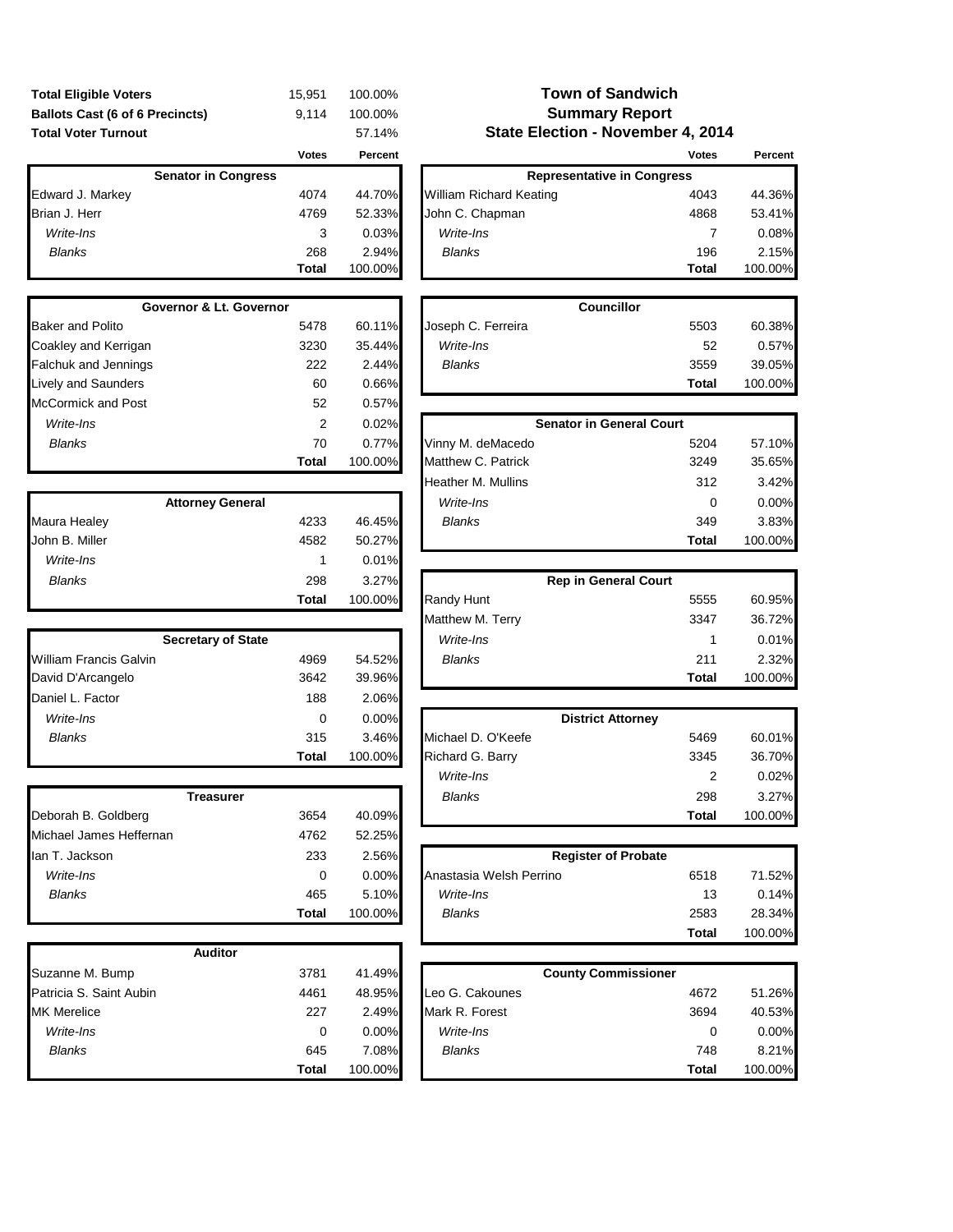| <b>Total Eligible Voters</b>           | 15.951 | 100.00% |
|----------------------------------------|--------|---------|
| <b>Ballots Cast (6 of 6 Precincts)</b> | 9.114  | 100.00% |
| <b>Total Voter Turnout</b>             |        | 57.14%  |

## **Town of Sandwich Summary Report State Election - November 4, 2014**

|                  | Votes                                   | Percent |               | <b>Votes</b>                  | Percen  |
|------------------|-----------------------------------------|---------|---------------|-------------------------------|---------|
|                  | <b>Barnstable Assembly of Delegates</b> |         |               | <b>Question 4 - Sick Time</b> |         |
| James J. Killion | 6093                                    | 66.85%  | Yes           | 4549                          | 42.02%  |
| Write-Ins        | 19                                      | 0.21%   | <b>No</b>     | 4394                          | 56.55%  |
| <b>Blanks</b>    | 3002                                    | 32.94%  | <b>Blanks</b> | 171                           | .88%    |
|                  | <b>Total</b>                            | 100.00% |               | Total                         | 100.45% |

| <b>Regional Tech School Committee - Bourne</b> |       |         |  |  |
|------------------------------------------------|-------|---------|--|--|
| Julie A. Wing                                  | 6050  | 66.38%  |  |  |
| Write-Ins                                      | 9     | 0.10%   |  |  |
| Blanks                                         | 3055  | 33.52%  |  |  |
|                                                | Total | 100.00% |  |  |

| <b>Regional Tech School Committee - Falmouth</b> |       |         |  |  |
|--------------------------------------------------|-------|---------|--|--|
| Thomas Paul Corriveau                            | 5790  | 63.53%  |  |  |
| Write-Ins                                        |       | 0.08%   |  |  |
| Blanks                                           | 3317  | 36.39%  |  |  |
|                                                  | Total | 100.00% |  |  |

| <b>Regional Tech School Committee - Sandwich</b> |       |         |  |  |
|--------------------------------------------------|-------|---------|--|--|
| Michael D. Degan                                 | 5912  | 64.87%  |  |  |
| Write-Ins                                        | 7     | 0.08%   |  |  |
| Blanks                                           | 3195  | 35.06%  |  |  |
|                                                  | Total | 100.00% |  |  |

| Regional Tech School Committee - Wareham |       |         |  |  |
|------------------------------------------|-------|---------|--|--|
| Dominic A. Cammarano, Jr.                | 5550  | 60.90%  |  |  |
| Write-Ins                                | 6     | 0.07%   |  |  |
| Blanks                                   | 3558  | 39.04%  |  |  |
|                                          | Total | 100.00% |  |  |

| <b>Question 1 - Gas Tax Indexing Repeal</b> |       |         |  |  |
|---------------------------------------------|-------|---------|--|--|
| Yes<br>No                                   | 5681  | 62.33%  |  |  |
|                                             | 3257  | 35.74%  |  |  |
| <b>Blanks</b>                               | 176   | 1.93%   |  |  |
|                                             | Total | 100.00% |  |  |

|               | <b>Question 2 - Bottle Bill</b> |       |         |
|---------------|---------------------------------|-------|---------|
| Yes<br>No     |                                 | 1997  | 21.91%  |
|               |                                 | 7036  | 77.20%  |
| <b>Blanks</b> |                                 | 81    | 0.89%   |
|               |                                 | Total | 100.00% |

| <b>Question 3 - Casino Repeal</b> |       |         |  |  |
|-----------------------------------|-------|---------|--|--|
| Yes<br>No                         | 3830  | 42.02%  |  |  |
|                                   | 5154  | 56.55%  |  |  |
| <b>Blanks</b>                     | 130   | 1.43%   |  |  |
|                                   | Total | 100.00% |  |  |

| <b>Votes</b> | Percent |               |                               | <b>Votes</b> | Percent |
|--------------|---------|---------------|-------------------------------|--------------|---------|
| ıtes         |         |               | <b>Question 4 - Sick Time</b> |              |         |
| 6093         | 66.85%  | Yes           |                               | 4549         | 42.02%  |
| 19           | 0.21%   | No            |                               | 4394         | 56.55%  |
| 3002         | 32.94%  | <b>Blanks</b> |                               | 171          | 1.88%   |
| Total        | 100.00% |               |                               | Total        | 100.45% |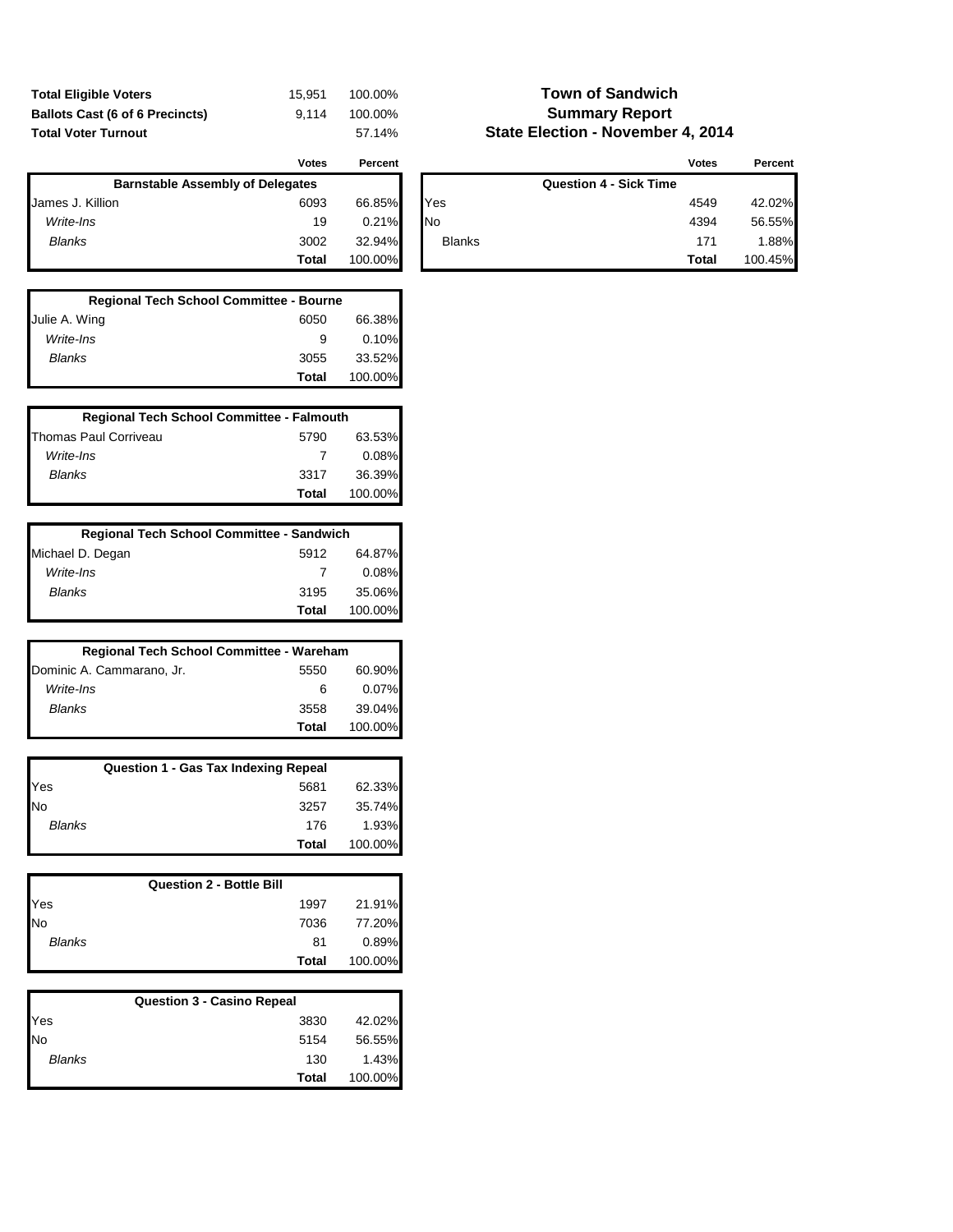## **TOWN OF SANDWICH STATE ELECTION, NOVEMBER 4, 2014**

15,951 **Total Ballots Cast:** 9,114 **# of Eligible Voters:**

57.14% **% of Total Voters:**

| <b>PRECINCT</b>                                                           | $\overline{\mathbf{1}}$ | $\overline{2}$ | $\overline{\mathbf{3}}$ | 4               | 5                     | 6              | <b>Total</b>         | Grand                   | $\frac{9}{6}$ |
|---------------------------------------------------------------------------|-------------------------|----------------|-------------------------|-----------------|-----------------------|----------------|----------------------|-------------------------|---------------|
|                                                                           |                         |                |                         |                 |                       |                | <b>Votes</b><br>Cast | <b>Total</b>            | of Vote       |
| <b>OFFICES/CANDIDATES</b><br><b>Number of Eligible Voters by Precinct</b> | 2881                    | 2807           | 2548                    | 2691            | 2571                  | 2453           |                      | 15951                   |               |
|                                                                           |                         |                |                         |                 |                       |                |                      |                         |               |
| <b>Total Ballots Cast</b>                                                 | 1753<br>60.85%          | 1750           | 1454<br>57.06%          | 1494            | 1330<br>55.52% 51.73% | 1333<br>54.34% | 9114                 |                         |               |
| <b>Percentage By Precinct</b>                                             |                         | 62.34%         |                         |                 |                       |                |                      |                         |               |
| <b>Senator in Congress</b>                                                |                         |                |                         |                 |                       |                |                      |                         |               |
| Edward J. Markey                                                          | 911                     | 790            | 618                     | 650             | 574                   | 531            | 4074                 | 4074                    | 44.70%        |
| Brian J. Herr                                                             | 793                     | 910            | 791                     | 802             | $\overline{712}$      | 761            | 4769                 | 4769                    | 52.33%        |
| Write-Ins                                                                 | $\Omega$                | $\overline{0}$ | $\overline{0}$          | 3               | $\overline{0}$        | $\mathbf{0}$   |                      | $\overline{\mathbf{3}}$ | 0.03%         |
| <b>Blanks</b>                                                             | 49                      | 50             | 45                      | $\overline{39}$ | $\overline{44}$       | 41             | 268                  | 268                     | 2.94%         |
| <b>Total</b>                                                              | 1753                    | 1750           | 1454                    | 1494            | <b>1330</b>           | 1333           |                      | 9114                    | 100.00%       |
| <b>Number of Eligible Voters by Precinct</b>                              | 2881                    | 2807           | 2548                    | 2691            | 2571                  | 2453           |                      | 15951                   |               |
|                                                                           |                         |                | 1454                    |                 |                       |                |                      |                         |               |
| <b>Total Ballots Cast</b>                                                 | 1753                    | 1750           |                         | 1494            | 1330                  | 1333           | 9114                 |                         |               |
| <b>Percentage By Precinct</b>                                             | 60.85%                  | 62.34%         | 57.06%                  | 55.52%          | 51.73%                | 54.34%         |                      |                         |               |
| <b>Governor &amp; Lt. Governor</b>                                        |                         |                |                         |                 |                       |                |                      |                         |               |
| <b>Baker and Polito</b>                                                   | 935                     | 1053           | 903                     | 906             | 822                   | 859            | 5478                 | 5478                    | 60.11%        |
| <b>Coakley and Kerrigan</b>                                               | 739                     | 634            | 492                     | 516             | 444                   | 405            | 3230                 | 3230                    | 35.44%        |
| <b>Falchuk and Jennings</b>                                               | 41                      | 44             | 33                      | 40              | 39                    | 25             | 222                  | 222                     | 2.44%         |
| <b>Lively and Saunders</b>                                                | q                       | 5              | 5                       | 12              | 10                    | 19             | 60                   | 60                      | 0.66%         |
| McCormick and Post                                                        | 11                      | 6              | 11                      | 11              | 6                     |                | 52                   | $\overline{52}$         | 0.57%         |
| Write-Ins                                                                 | $\overline{2}$          | $\Omega$       |                         | $\Omega$        | $\overline{0}$        | $\Omega$       |                      | $\overline{2}$          | 0.02%         |
| <b>Blanks</b>                                                             | 16                      | 8              | 10                      | $\overline{Q}$  | $\overline{Q}$        | 18             | 70                   | 70                      | 0.77%         |
| <b>Total</b>                                                              | 1753                    | 1750           | 1454                    | 1494            | 1330                  | 1333           |                      | 9114                    | 100.00%       |
| <b>Number of Eligible Voters by Precinct</b>                              | 2881                    | 2807           | 2548                    | 2691            | 2571                  | 2453           |                      | 15951                   |               |
| <b>Total Votes Cast</b>                                                   | 1753                    | 1750           | 1454                    | 1494            | 1330                  | 1333           | 9114                 |                         |               |
| <b>Percentage By Precinct</b>                                             | 60.85%                  | 62.34%         | 57.06%                  |                 | 55.52% 51.73%         | 54.34%         |                      |                         |               |
|                                                                           |                         |                |                         |                 |                       |                |                      |                         |               |
| <b>Attorney General</b>                                                   |                         |                |                         |                 |                       |                |                      |                         |               |
| Maura Healey                                                              | 935                     | 826            | 656                     | 687             | 595                   | 534            | 4233                 | 4233                    | 46.45%        |
| John B. Miller                                                            | 761                     | 873            | 755                     | 763             | 686                   | 744            | 4582                 | 4582                    | 50.27%        |
| Write-Ins                                                                 |                         | $\theta$       | $\overline{0}$          | $\theta$        | $\overline{0}$        | $\Omega$       |                      | 1                       | 0.01%         |
| <b>Blanks</b>                                                             | 56                      | 51             | 43                      | 44              | 49                    | 55             | 298                  | 298                     | 3.27%         |
| <b>Total</b>                                                              | 1753                    | 1750           | 1454                    | 1494            | <b>1330</b>           | 1333           |                      | 9114                    | 100.00%       |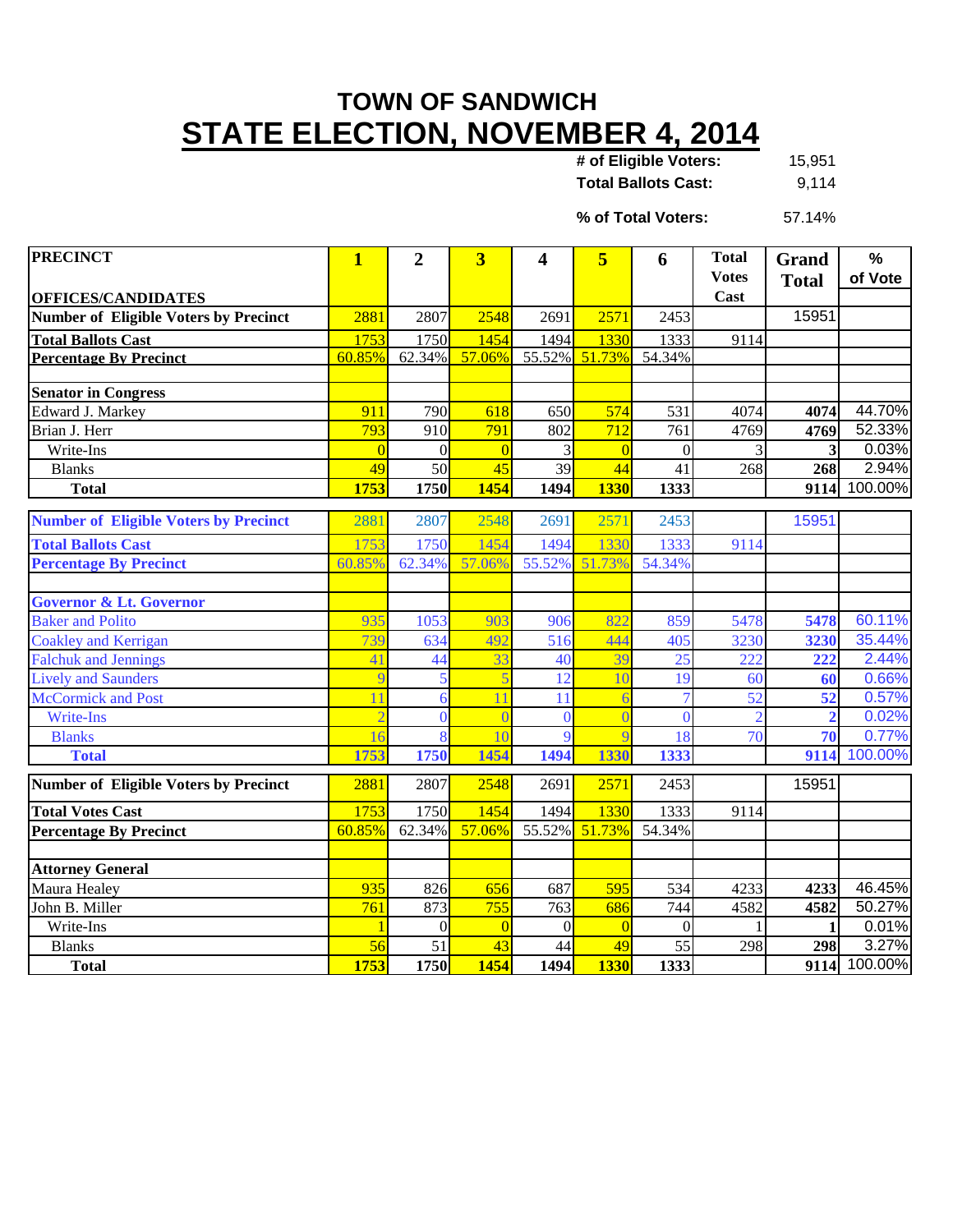| <b>Number of Eligible Voters by Precinct</b> | 2881           | 2807           | 2548           | 2691     | 2571           | 2453             |          | 15951        |         |
|----------------------------------------------|----------------|----------------|----------------|----------|----------------|------------------|----------|--------------|---------|
| <b>Total Votes Cast</b>                      | 1753           | 1750           | 1454           | 1494     | 1330           | 1333             | 9114     |              |         |
| <b>Percentage By Precinct</b>                | 60.85%         | 62.34%         | 57.06%         | 55.52%   | 51.73%         | 54.34%           |          |              |         |
|                                              |                |                |                |          |                |                  |          |              |         |
| <b>Secretary of State</b>                    |                |                |                |          |                |                  |          |              |         |
| <b>William Francis Galvin</b>                | 1047           | 967            | 778            | 808      | 692            | 677              | 4969     | 4969         | 54.52%  |
| David D'Arcangelo                            | 611            | 696            | 588            | 608      | 563            | 576              | 3642     | 3642         | 39.96%  |
| Daniel L. Factor                             | 36             | 33             | 32             | 30       | 33             | 24               | 188      | 188          | 2.06%   |
| Write-Ins                                    | $\overline{0}$ | $\overline{0}$ | $\Omega$       | $\Omega$ | $\overline{0}$ | $\theta$         | $\Omega$ | $\mathbf{0}$ | 0.00%   |
| <b>Blanks</b>                                | 59             | 54             | 56             | 48       | 42             | 56               | 315      | 315          | 3.46%   |
| <b>Total</b>                                 | 1753           | 1750           | 1454           | 1494     | <b>1330</b>    | 1333             |          | 9114         | 100.00% |
| <b>Number of Eligible Voters by Precinct</b> | 2881           | 2807           | 2548           | 2691     | 2571           | 2453             |          | 15951        |         |
| <b>Total Votes Cast</b>                      | 1753           | 1750           | 1454           | 1494     | 1330           | 1333             | 9114     |              |         |
| <b>Percentage By Precinct</b>                | 60.85%         | 62.34%         | 57.06%         | 55.52%   | 51.73%         | 54.34%           |          |              |         |
|                                              |                |                |                |          |                |                  |          |              |         |
| <b>Treasurer</b>                             |                |                |                |          |                |                  |          |              |         |
| Deborah B. Goldberg                          | 809            | 722            | 563            | 592      | 511            | 457              | 3654     | 3654         | 40.09%  |
| Michael James Heffernan                      | 802            | 901            | 785            | 792      | 716            | 766              | 4762     | 4762         | 52.25%  |
| Ian T. Jackson                               | 62             | 43             | 29             | 35       | 32             | 32               | 233      | 233          | 2.56%   |
| Write-Ins                                    |                | $\Omega$       |                | $\theta$ | $\overline{0}$ | $\Omega$         | $\Omega$ |              | 0.00%   |
| <b>Blanks</b>                                | 80             | 84             | 77             | 75       | 71             | 78               | 465      | 465          | 5.10%   |
| <b>Total</b>                                 | 1753           | 1750           | 1454           | 1494     | 1330           | 1333             |          | 9114         | 100.00% |
| <b>Number of Eligible Voters by Precinct</b> | 2881           | 2807           | 2548           | 2691     | 2571           | 2453             |          | 15951        |         |
| <b>Total Votes Cast</b>                      | 1753           | 1750           | 1454           | 1494     | 1330           | 1333             | 9114     |              |         |
| <b>Percentage By Precinct</b>                | 60.85%         | 62.34%         | 57.06%         | 55.52%   | 51.73%         | 54.34%           |          |              |         |
|                                              |                |                |                |          |                |                  |          |              |         |
| <b>Auditor</b>                               |                |                |                |          |                |                  |          |              |         |
| Suzanne M. Bump                              | 820            | 754            | 583            | 609      | 535            | 480              | 3781     | 3781         | 41.49%  |
| Patricia S. Saint Aubin                      | 755            | 845            | 716            | 765      | 659            | 721              | 4461     | 4461         | 48.95%  |
| <b>MK</b> Merelice                           | 54             | 34             | 37             | 31       | 36             | 35               | 227      | 227          | 2.49%   |
| Write-Ins                                    | $\Omega$       | $\overline{0}$ | $\overline{0}$ | $\theta$ | $\overline{0}$ | $\boldsymbol{0}$ | $\Omega$ | $\bf{0}$     | 0.00%   |
| <b>Blanks</b>                                | 124            | 117            | 118            | 89       | 100            | 97               | 645      | 645          | 7.08%   |
| <b>Total</b>                                 | 1753           | 1750           | 1454           | 1494     | <b>1330</b>    | 1333             |          | 9114         | 100.00% |
| <b>Number of Eligible Voters by Precinct</b> | 2881           | 2807           | 2548           | 2691     | 2571           | 2453             |          | 15951        |         |
| <b>Total Votes Cast</b>                      | 1753           | 1750           | 1454           | 1494     | 1330           | 1333             | 9114     |              |         |
| <b>Percentage By Precinct</b>                | 60.85%         | 62.34%         | 57.06%         |          | 55.52% 51.73%  | 54.34%           |          |              |         |
|                                              |                |                |                |          |                |                  |          |              |         |
| <b>Representative in Congress</b>            |                |                |                |          |                |                  |          |              |         |
| <b>William Richard Keating</b>               | 896            | 797            | 609            | 648      | 572            | 521              | 4043     | 4043         | 44.36%  |
| John C. Chapman                              | 816            | 919            | 815            | 806      | 731            | 781              | 4868     | 4868         | 53.41%  |
| Write-Ins                                    | $\overline{2}$ | 3              |                |          | $\overline{0}$ | $\overline{0}$   | 7        | 7            | 0.08%   |
| <b>Blanks</b>                                | 39             | 31             | 29             | 39       | 27             | 31               | 196      | 196          | 2.15%   |
| <b>Total</b>                                 | 1753           | 1750           | 1454           | 1494     | 1330           | 1333             |          | 9114         | 100.00% |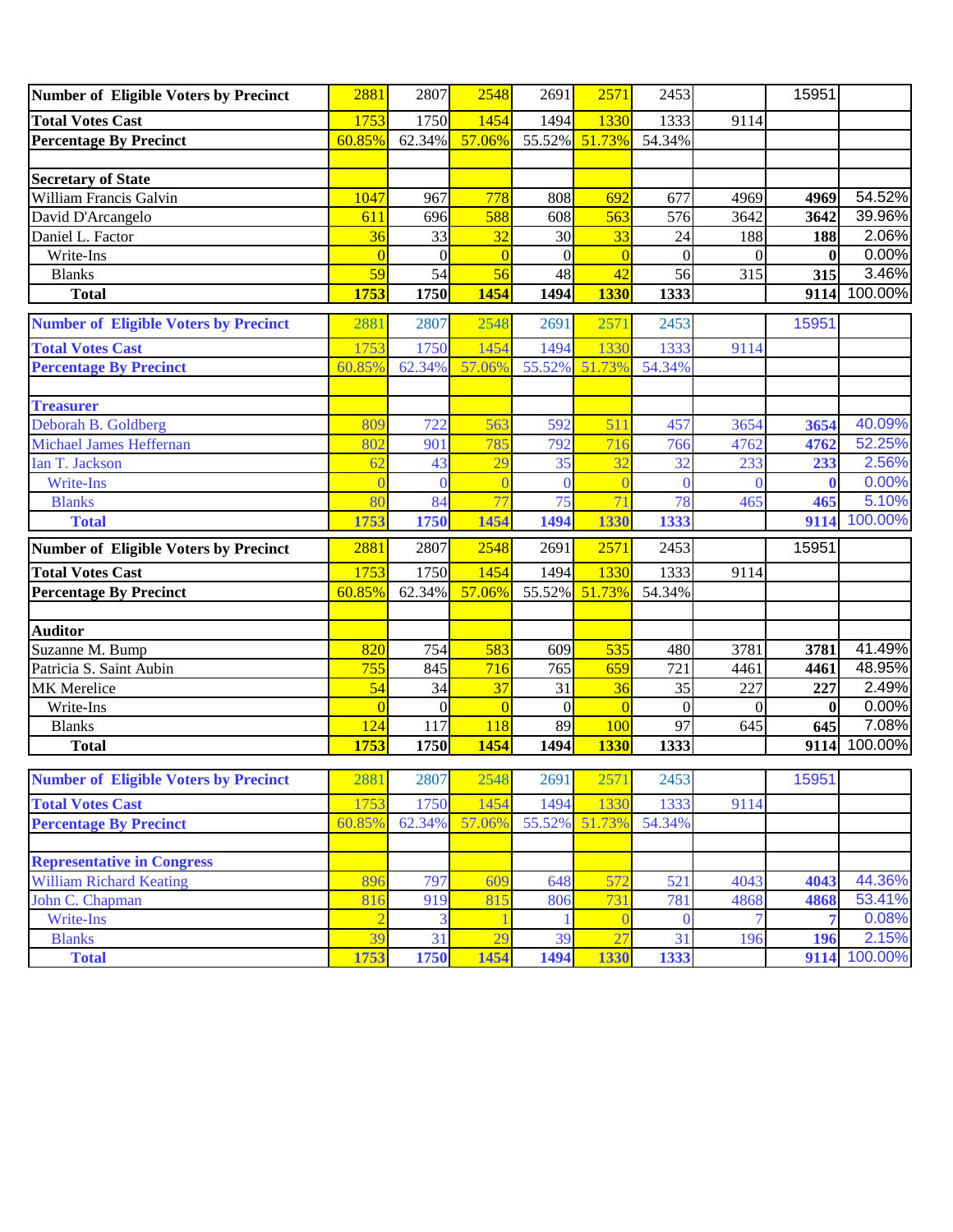| Number of Eligible Voters by Precinct | 2881   | 2807      | 2548   | 2691 | 2571          | 2453   |      | 15951 |         |
|---------------------------------------|--------|-----------|--------|------|---------------|--------|------|-------|---------|
| <b>Total Votes Cast</b>               | 1753   | 1750      | 1454   | 1494 | 1330          | 1333   | 9114 |       |         |
| <b>Percentage By Precinct</b>         | 60.85% | $62.34\%$ | 57.06% |      | 55.52% 51.73% | 54.34% |      |       |         |
|                                       |        |           |        |      |               |        |      |       |         |
| <b>Councillor</b>                     |        |           |        |      |               |        |      |       |         |
| Joseph C. Ferreira                    | 1089   | 996       | 896    | 933  | 797           | 7921   | 5503 | 5503  | 60.38%  |
| Write-Ins                             |        | 14        |        |      |               | 10     | 52   | 52    | 0.57%   |
| <b>Blanks</b>                         | 660    | 740I      | 545    | 553  | 530           | 531    | 3559 | 3559  | 39.05%  |
| <b>Total</b>                          | 1753   | 1750      | 1454   | 1494 | <b>1330</b>   | 1333   |      | 9114  | 100.00% |

| <b>Number of Eligible Voters by Precinct</b> | 2881        | 2807             | 2548           | 2691        | 2571               | 2453           |      | 15951        |                                                                                                  |
|----------------------------------------------|-------------|------------------|----------------|-------------|--------------------|----------------|------|--------------|--------------------------------------------------------------------------------------------------|
| <b>Total Votes Cast</b>                      | 1753        | 1750             | 1454           | 1494        | 1330               | 1333           | 9114 |              |                                                                                                  |
| <b>Percentage By Precinct</b>                | 60.85%      | 62.34%           | 57.06%         | 55.52%      | 51.73%             | 54.34%         |      |              |                                                                                                  |
|                                              |             |                  |                |             |                    |                |      |              |                                                                                                  |
| <b>Senator in General Court</b>              |             |                  |                |             |                    |                |      |              |                                                                                                  |
| Vinny M. deMacedo                            | 902         | 988              | 847            | 868         | 778                | 821            | 5204 | 5204         | 57.10%                                                                                           |
| Matthew C. Patrick                           | 712         | 653              | 501            | 514         | 458                | 411            | 3249 | 3249         | 35.65%                                                                                           |
| Heather M. Mullins                           | 71          | 50               | 41             | 55          | 43                 | 52             | 312  | 312          | 3.42%                                                                                            |
| Write-Ins                                    |             | $\theta$         |                | $\Omega$    | $\overline{0}$     | $\Omega$       |      |              | 0.00%                                                                                            |
| <b>Blanks</b>                                | 68          | 59               | 65             | 57          | 51                 | 49             | 349  | 349          | 3.83%                                                                                            |
| <b>Total</b>                                 | 1753        | 1750             | 1454           | 1494        | 1330               | 1333           |      | 9114         | 100.00%                                                                                          |
| <b>Number of Eligible Voters by Precinct</b> | 2881        | 2807             | 2548           | 2691        | 2571               | 2453           |      | 15951        |                                                                                                  |
| <b>Total Votes Cast</b>                      | 1753        | 1750             | 1454           | 1494        | 1330               | 1333           | 9114 |              |                                                                                                  |
| <b>Percentage By Precinct</b>                | 60.85%      | 62.34%           | 57.06%         | 55.52%      | 51.73%             | 54.34%         |      |              |                                                                                                  |
|                                              |             |                  |                |             |                    |                |      |              |                                                                                                  |
| <b>Rep in General Court</b>                  |             |                  |                |             |                    |                |      |              |                                                                                                  |
| <b>Randy Hunt</b>                            | 934         | 1069             | 930            | 926         | 853                | 843            | 5555 | 5555         | 60.95%                                                                                           |
| Matthew M. Terry                             | 775         | 644              | 492            | 531         | 451                | 454            | 3347 | 3347         | 36.72%                                                                                           |
| Write-Ins                                    | $\Omega$    | $\mathbf{0}$     | $\Omega$       |             | $\overline{0}$     | $\theta$       |      | 1            | 0.01%                                                                                            |
| <b>Blanks</b>                                | 44          | 37               | 32             | 36          | 26                 | 36             | 211  | 211          | 2.32%                                                                                            |
|                                              |             |                  |                |             |                    |                |      |              |                                                                                                  |
| <b>Total</b>                                 | 1753        | 1750             | 1454           | 1494        | <b>1330</b>        | 1333           |      | 9114         |                                                                                                  |
| <b>Number of Eligible Voters by Precinct</b> | 2881        | 2807             | 2548           | 2691        | 2571               | 2453           |      | 15951        |                                                                                                  |
| <b>Total Votes Cast</b>                      | 1753        | 1750             | 1454           | 1494        | 1330               | 1333           | 9114 |              |                                                                                                  |
| <b>Percentage By Precinct</b>                | 60.85%      | 62.34%           | 57.06%         | 55.52%      | 51.73%             | 54.34%         |      |              |                                                                                                  |
|                                              |             |                  |                |             |                    |                |      |              |                                                                                                  |
| <b>District Attorney</b>                     |             |                  |                |             |                    |                |      |              |                                                                                                  |
| Michael D. O'Keefe                           | 939         | 996              | 900            | 935         | 831                | 868            | 5469 | 5469         |                                                                                                  |
| <b>Richard G. Barry</b>                      | 748         | 695              | 514            | 516         | 445                | 427            | 3345 | 3345         |                                                                                                  |
| Write-Ins                                    |             |                  |                | $\Omega$    |                    | C              |      |              |                                                                                                  |
| <b>Blanks</b>                                | 66          | 57               | 40             | 43          | 54                 | 38             | 298  | 298          |                                                                                                  |
| <b>Total</b>                                 | 1753        | 1750             | 1454           | 1494        | 1330               | 1333           |      | 9114         |                                                                                                  |
| Number of Eligible Voters by Precinct        | 2881        | 2807             | 2548           | 2691        | 2571               | 2453           |      | 15951        |                                                                                                  |
| <b>Total Votes Cast</b>                      | 1753        | 1750             | 1454           | 1494        | 1330               | 1333           | 9114 |              |                                                                                                  |
| <b>Percentage By Precinct</b>                |             | $60.85\%$ 62.34% | 57.06%         |             | 55.52% 51.73%      | 54.34%         |      |              |                                                                                                  |
|                                              |             |                  |                |             |                    |                |      |              |                                                                                                  |
| <b>Register of Probate</b>                   |             |                  |                |             |                    |                |      |              |                                                                                                  |
| Anastasia Welsh Perrino                      | 1142        | 1199             | 1072           | 1129        | 959                | 1017           | 6518 | 6518         |                                                                                                  |
| Write-Ins                                    | 3           | 1                | $\overline{2}$ | 3           | $\overline{2}$     | $\overline{c}$ | 13   | 13           |                                                                                                  |
| <b>Blanks</b><br><b>Total</b>                | 608<br>1753 | 550<br>1750      | 380<br>1454    | 362<br>1494 | 369<br><b>1330</b> | 314<br>1333    | 2583 | 2583<br>9114 | 100.00%<br>60.01%<br>36.70%<br>0.02%<br>3.27%<br>100.00%<br>71.52%<br>0.14%<br>28.34%<br>100.00% |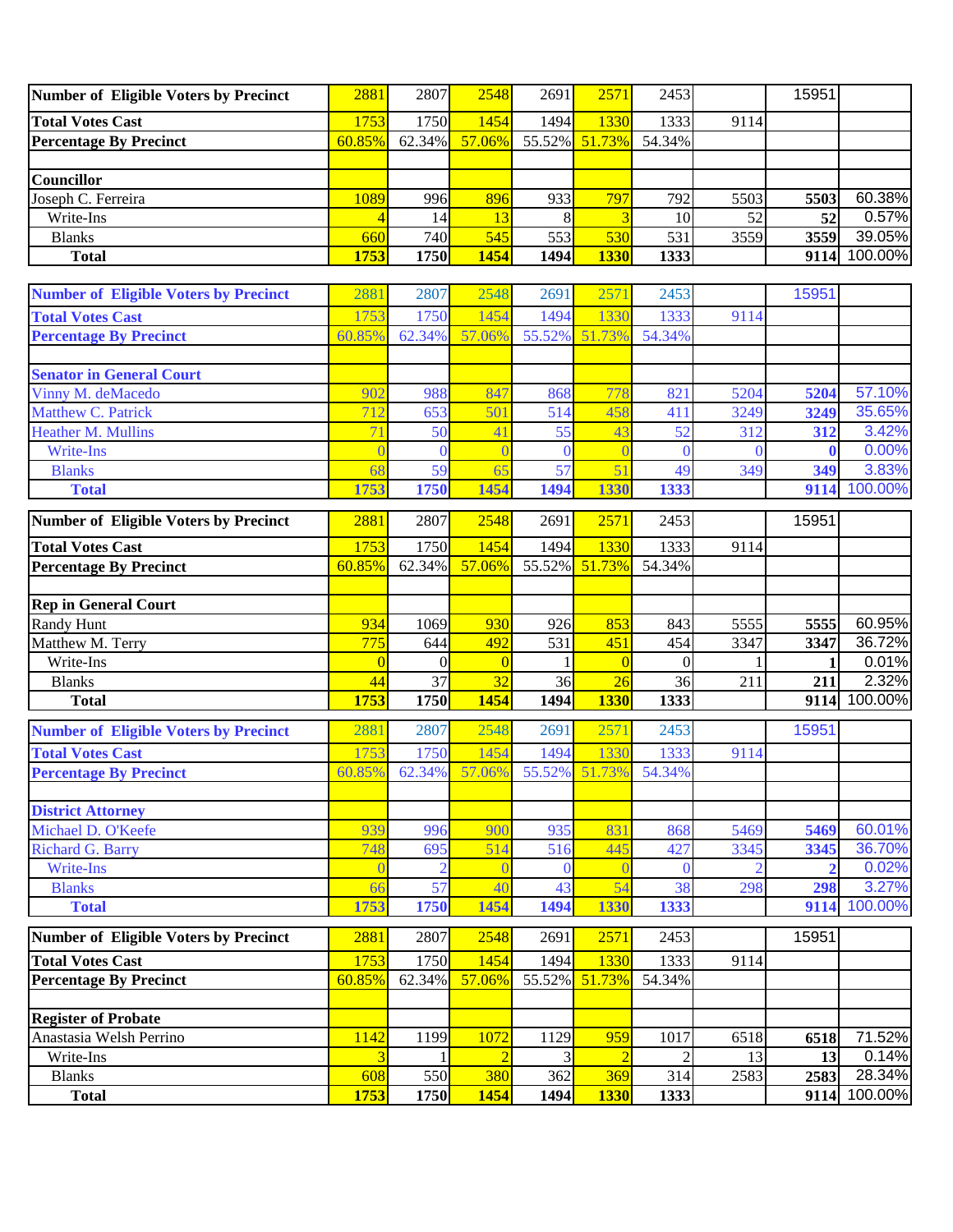| <b>Number of Eligible Voters by Precinct</b>     | 2881            | 2807             | 2548          | 2691           | 2571           | 2453           |          | 15951            |         |
|--------------------------------------------------|-----------------|------------------|---------------|----------------|----------------|----------------|----------|------------------|---------|
| <b>Total Votes Cast</b>                          | 1753            | 1750             | 1454          | 1494           | 1330           | 1333           | 9114     |                  |         |
| <b>Percentage By Precinct</b>                    | 60.85%          | 62.34%           | 57.06%        | 55.52%         | 51.73%         | 54.34%         |          |                  |         |
|                                                  |                 |                  |               |                |                |                |          |                  |         |
| <b>County Commissioner</b>                       |                 |                  |               |                |                |                |          |                  |         |
| Leo G. Cakounes                                  | 791             | 875              | 761           | 781            | 708            | 756            | 4672     | 4672             | 51.26%  |
| Mark R. Forest                                   | 814             | 726              | 567           | 604            | 510            | 473            | 3694     | 3694             | 40.53%  |
| Write-Ins                                        |                 | $\theta$         |               | $\theta$       |                | 0              | $\left($ |                  | 0.00%   |
| <b>Blanks</b>                                    | 148             | 149              | 126           | 109            | 112            | 104            | 748      | 748              | 8.21%   |
| <b>Total</b>                                     | 1753            | 1750             | 1454          | 1494           | 1330           | 1333           |          | 9114             | 100.00% |
| <b>Number of Eligible Voters by Precinct</b>     | 2881            | 2807             | 2548          | 2691           | 2571           | 2453           |          | 15951            |         |
| <b>Total Votes Cast</b>                          | 1753            | 1750             | 1454          | 1494           | 1330           | 1333           | 9114     |                  |         |
| <b>Percentage By Precinct</b>                    | 60.85%          | 62.34%           | 57.06%        | 55.52%         | 51.73%         | 54.34%         |          |                  |         |
|                                                  |                 |                  |               |                |                |                |          |                  |         |
| <b>Barnstable Assembly of Delegates</b>          |                 |                  |               |                |                |                |          |                  |         |
| James J. Killion                                 | 1128            | 1123             | 979           | 1033           | 914            | 916            | 6093     | 6093             | 66.85%  |
| Write-Ins                                        | 5               | 3                | $\mathcal{D}$ | 5              | $\overline{0}$ |                | 19       | 19               | 0.21%   |
| <b>Blanks</b>                                    | 620             | 624              | 473           | 456            | 416            | 413            | 3002     | 3002             | 32.94%  |
| <b>Total</b>                                     | 1753            | 1750             | 1454          | 1494           | <b>1330</b>    | 1333           |          | 9114             | 100.00% |
| <b>Number of Eligible Voters by Precinct</b>     | 2881            | 2807             | 2548          | 2691           | 2571           | 2453           |          | 15951            |         |
| <b>Total Votes Cast</b>                          | 1753            | 1750             | 1454          | 1494           | 1330           | 1333           | 9114     |                  |         |
| <b>Percentage By Precinct</b>                    | 60.85%          | 62.34%           | 57.06%        | 55.52%         | 51.73%         | 54.34%         |          |                  |         |
|                                                  |                 |                  |               |                |                |                |          |                  |         |
| <b>Regional Tech School Committee - Bourne</b>   |                 |                  |               |                |                |                |          |                  |         |
| Julie A. Wing                                    | 1137            | 1102             | 969           | 1014           | 912            | 916            | 6050     | 6050             | 66.38%  |
| Write-Ins                                        |                 |                  |               | $\mathfrak{D}$ |                |                | $\Omega$ | $\boldsymbol{9}$ | 0.10%   |
| <b>Blanks</b>                                    | 615             | 644              | 485           | 478            | 418            | 415            | 3055     | 3055             | 33.52%  |
| <b>Total</b>                                     | 1753            | 1750             | 1454          | 1494           | 1330           | 1333           |          | 9114             | 100.00% |
| <b>Number of Eligible Voters by Precinct</b>     | 2881            | 2807             | 2548          | 2691           | 2571           | 2453           |          | 15951            |         |
| <b>Total Votes Cast</b>                          | 1753            | 1750             | 1454          | 1494           | 1330           | 1333           | 9114     |                  |         |
| <b>Percentage By Precinct</b>                    | 60.85%          | 62.34%           | 57.06%        | 55.52%         | 51.73%         | 54.34%         |          |                  |         |
|                                                  |                 |                  |               |                |                |                |          |                  |         |
| Regional Tech School Committee - Falmouth        |                 |                  |               |                |                |                |          |                  |         |
| Thomas Paul Corriveau                            | 1088            | 1036             | 937           | 973            | 882            | 874            | 5790     | 5790             | 63.53%  |
| Write-Ins                                        | $\vert 0 \vert$ | $\overline{3}$   | $\mathbf{1}$  | $\mathbf{1}$   | $\overline{0}$ | $\overline{c}$ | 7        | 7 <sup>1</sup>   | 0.08%   |
| <b>Blanks</b>                                    | 665             | $\overline{711}$ | 516           | 520            | 448            | 457            | 3317     | 3317             | 36.39%  |
| <b>Total</b>                                     | 1753            | 1750             | 1454          | 1494           | <b>1330</b>    | 1333           |          | 9114             | 100.00% |
|                                                  |                 |                  |               |                |                |                |          |                  |         |
| <b>Number of Eligible Voters by Precinct</b>     | 2881            | 2807             | 2548          | 2691           | 2571           | 2453           |          | 15951            |         |
| <b>Total Votes Cast</b>                          | 1753            | 1750             | 1454          | 1494           | 1330           | 1333           | 9114     |                  |         |
| <b>Percentage By Precinct</b>                    | 60.85%          | 62.34%           | 57.06%        | 55.52%         | 51.73%         | 54.34%         |          |                  |         |
| <b>Regional Tech School Committee - Sandwich</b> |                 |                  |               |                |                |                |          |                  |         |
| Michael D. Degan                                 | 1114            | 1058             | 954           | 1005           | 892            | 889            | 5912     | 5912             | 64.87%  |
| Write-Ins                                        |                 |                  |               |                |                |                |          | 7                | 0.08%   |
| <b>Blanks</b>                                    | 639             | 689              | 499           | 488            | 438            | 442            | 3195     | 3195             | 35.06%  |
| <b>Total</b>                                     | 1753            | 1750             | 1454          | 1494           | 1330           | 1333           |          | 9114             | 100.00% |
|                                                  |                 |                  |               |                |                |                |          |                  |         |